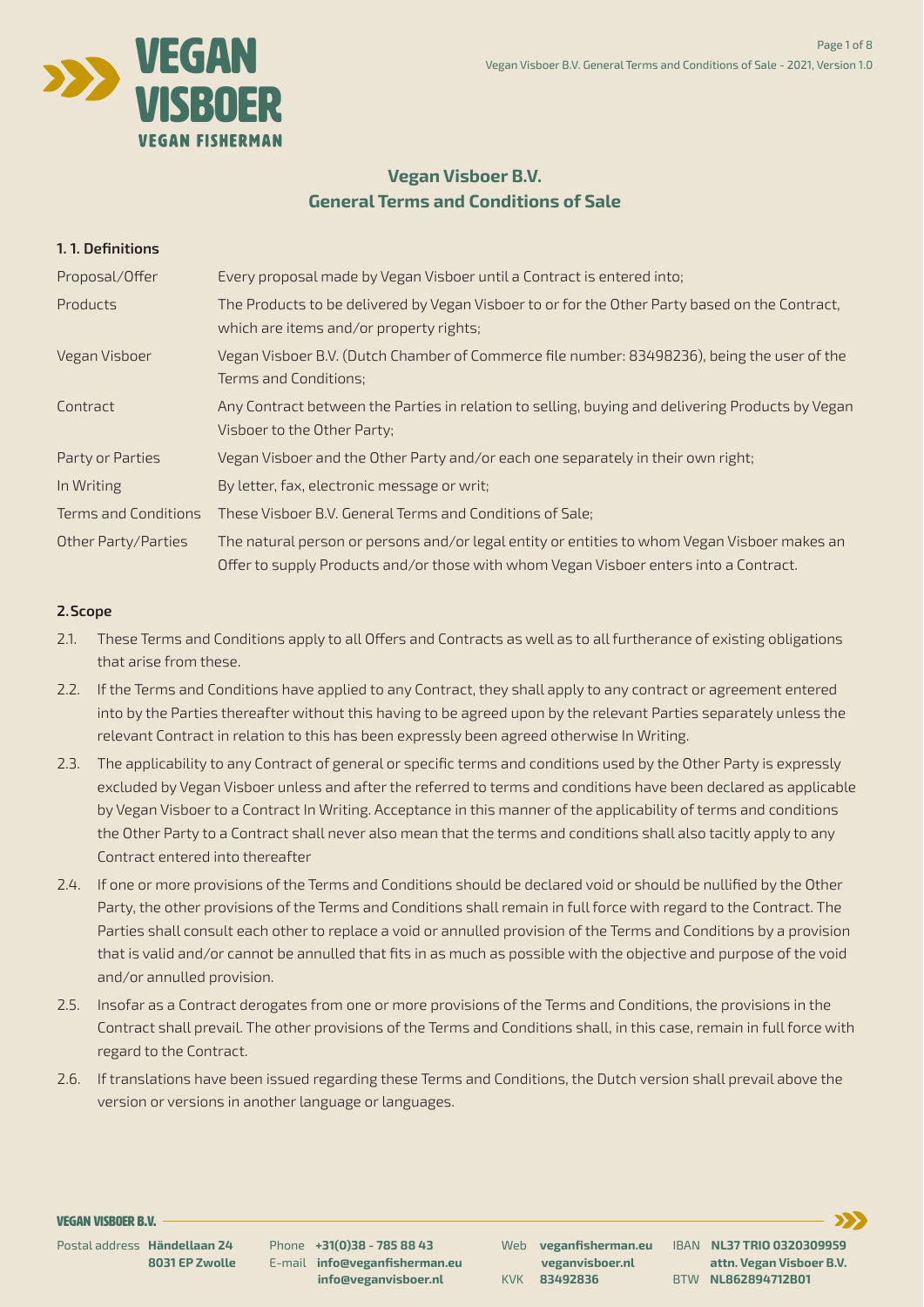

# **3. Offers**

- 3.1. Unless expressly stated otherwise, a Proposal shall be without obligation and shall be valid during the term specified in the Proposal. If the Proposal does not specify a term for acceptance, the Proposal shall, in any case, no longer apply fourteen (14) days afterthe date specified in the Proposal.
- 3.2. A Proposal that is accepted by the Other Party within the period of validity, may be retracted by Vegan Visboer during five (5) working days afterthe date of receipt of the acceptance by Vegan Visboer without this leading to any obligation of Vegan Visboerto pay any compensation as a result of any damages or losses suffered by the Other

#### Party.

- 3.3. An order specified by the Other Party can be confirmed by Vegan Visboer by means of a confirmation of the order. If the Other Party has not expressed any objections within fourteen (14) days after having received the confirmation of the order, the order already described in the confirmation of the order shall be deemed accepted.
- 3.4. If the Other Party issues data and similar to Vegan Visboer with a view to submit a Proposal, Vegan Visboer may assume the correctness thereof and it shall base its Proposal on this. The Other Party shall indemnify Vegan Visboer for any claim from third parties with regard to the use of the data and similar issued by or on behalf of the Other Party.
- 3.5. A price list or another overview on which prices are specified in general issued to the Other Party by Vegan Visboer cannot be deemed an Offer.

- 4.1. 4.1. While observing the other provisions in the Terms and Conditions, a Contract shall only be formed:
	- (a) By the Other Party accepting a Proposal;
	- (b) Through the confirmation of an order In Writing of an order issued by the Other Party (verbal or In Writing) other than based on a Proposal;
	- (c) Because Vegan Visboer actually executes an order of the Other Party.
- 4.2. The Contract shall be instead of and shall replace all other proposals, correspondence, agreements or other communications between the Parties that took place prior to entering into the Contract however much they may derogate from or are contrary to the Contract.
- 4.3. Amendments and/or supplements to the Contract shall only apply after they have been accepted In Writing by Vegan Visboer. Vegan Visboer is not obliged to accept amendments and/or supplements to a Contract and shall be entitled to demand that a separate Contract be entered into. Vegan Visboer is authorised to pass on any costs with regard to the amendments and/or supplements to the Contract to the Other Party.
- 4.4. Undertakings by and agreements with subordinates/employees or representatives of Vegan Visboer shall only commit Vegan Visboer in relation to the Other Party if and insofarthese undertakings and/or agreements have been affirmed by Vegan Visboer In Writing or have been confirmed by the Other Party.

### **4. Formation of Contracts**

4.5. A Contract with regard to the sale and delivery of Products by Vegan Visboer to the Other Party can never be qualified as a continuing performance contract (such as a distribution agreement, but not limited to this) unless this has been expressly determined in the Contract. After Vegan Visboer has sold and delivered Products to the Other Party, it shall never be obliged to again enter into Contracts with the Other Party.

Page 2 of 8

Vegan Visboer B.V. General Terms and Conditions of Sale - 2021, Version 1.0

Postal address **Händellaan 24 8031 EP Zwolle** Phone **+31(0)38 - 785 88 43** E-mail **info@veganfisherman.eu info@veganvisboer.nl**

Web **veganfisherman.eu veganvisboer.nl** KVK **83492836** IBAN **NL37 TRIO 0320309959 attn. Vegan Visboer B.V.** BTW **NL862894712B01**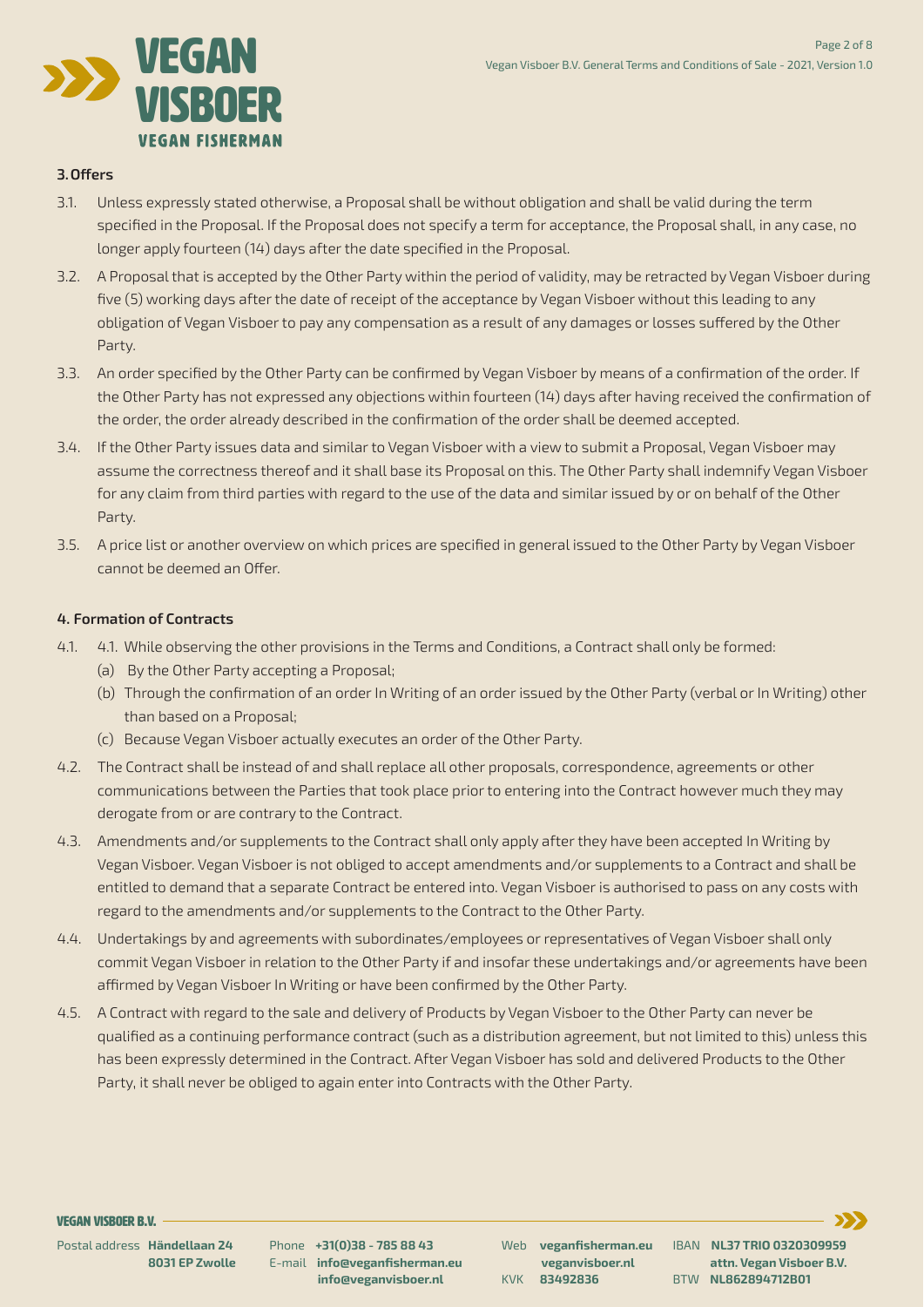

### **5. Prices and rates**

5.1. Prices specified in a Proposal or Contract are in euros and, unless expressly specified otherwise, exclude costs for packaging, transport and other costs related to shipment, import documents, insurances (fortransport or otherwise) and travel time and also exclude turnover tax and/or other levies imposed by the authorities of whatever nature whatsoever.

5.2. If an order is issued by the Other Party to Vegan Visboer without a price having been expressly agreed, then it will be executed for the price that applies when the Contract is executed regardless of the prior made Offers or previously used prices.

5.3. If four (4) months elapse after the Contract is entered into and its compliance has not yet been completed by Vegan Visboer, an increase of one or more of the price-determining factors may be passed onto the Other Party (at the discretion of Vegan Visboer). The payment of the price increase shall take place at the same time as the payment of the principal sum orthe last instalment.

5.4. If, however, the increased price that Vegan Visboer wants to use as referred to in Article 5.3 has increased by more than fifteen (15) percent when compared to the original price, the Other Party is entitled to cancelthe Contract in relation to the future obligations of Vegan Visboer within seven (7) days afterthe price change has been announced provided that Vegan Visboer shall, in that case, never be obliged to compensate the Other Party for any damages or losses that the Other Party may have suffered as a consequence thereof.

### **6. Payment**

- 6.1. Regarding the Products to be delivered and/or that have been delivered by Vegan Visboer, Vegan Visboer shall send an invoice to the Other Party.
- 6.2. Payment must be made within fourteen (14) days after the invoice date unless agreed otherwise In Writing. The payments must be made to the bank account that is specified by Vegan Visboer. The instance when Vegan Visboer receives notification form its bank with regard to the credit of the relevant amount determines the moment that the payment is made.
- 6.3. If an invoice is not paid in full within the set period, the Other Party shall be declared in default immediately by operation of law without any further notice of default being required and interest of one (1) percent shall be due and payable from the due date of the relevant invoice (unless the statutory commercial interest rate is higher, in which case, this interest rate shall apply) where part of a month shall be deemed to equate to a whole month. In addition, all extrajudicial collection costs shall be at the expense of the Other Party. These costs are hereby determined to be at least fifteen (15) percent of the outstanding claim by the Parties where a minimum of  $\epsilon$  150 shall apply without prejudice to the right of Vegan Visboerto claim the actual extrajudicial costs if these should amount to more.
- 6.4. If the Other Party is in default in relation to paying any invoice as referred to in Article 6.3, all other outstanding invoices shall also be due and payable immediately without this requiring any other notice of default.
- 6.5. Payments made by the Other Party shall be to cover due and payable costs, accrued interest and, next, invoices that are due and payable that are unpaid the longest, respectively, even if the Other Party specifies when making the payment that the payment is for another invoice.
- 6.6. Without prejudice to the provisions of mandatory law, the Other Party is not entitled to suspend or settle any payment obligations towards Vegan Visboer using payment obligations that Vegan Visboer should make to the Other Party.

Page 3 of 8

Vegan Visboer B.V. General Terms and Conditions of Sale - 2021, Version 1.0

Postal address **Händellaan 24 8031 EP Zwolle**

Phone **+31(0)38 - 785 88 43** E-mail **info@veganfisherman.eu info@veganvisboer.nl**

Web **veganfisherman.eu veganvisboer.nl** KVK **83492836** IBAN **NL37 TRIO 0320309959 attn. Vegan Visboer B.V.** BTW **NL862894712B01**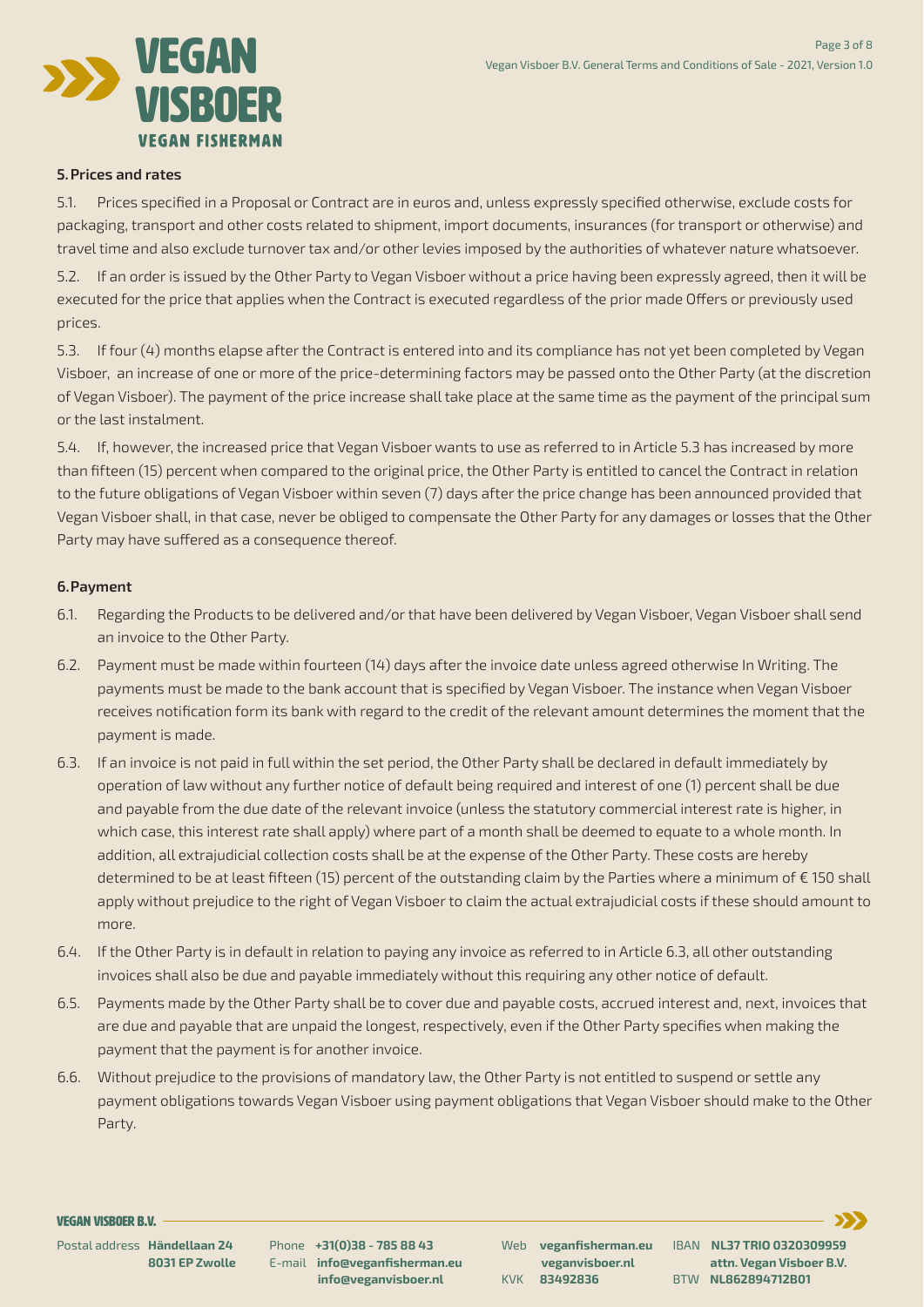

- 6.7. Vegan Visboer is entitled to settle all claims it can make on the Other Party using any debt that the Other Party and/ or entities (legal or otherwise) of the Other Party that Vegan Visboer may be entitled to claim.
- 6.8. All claims that Vegan Visboer has with regard to the Other Party shall be immediately due and payable in the following cases:
	- (a) If Vegan Visboer becomes aware of circumstances after entering into the Contract that gives Vegan Visboer good reasons to believe that the Other Party shall not comply with that Party's obligations. This shall solely be at the discretion of Vegan Visboer.

- (b) If Vegan Visboer has asked the Other Party when the Contract was entered into to provide security regarding compliance as referred to in Article 5.3 and this security is not forthcoming or is insufficient.
- (c) In case of the Other Party requesting to be declared bankrupt or having applied for a suspension of payments, the Other Party being wound up or being declared bankrupt or - insofar as the Other Party is a natural person - the Dutch Debt Restructuring (Natural Persons) Act (Wet Schuldsanering Natuurlijke Personen; WSNP) becoming applicable to the Other Party.
- 6.9. Vegan Visboer is entitled at all times to demand provision of security or the full or partial advance payment with regard to payment obligations that are due and payable and payment obligations that are not due and payable based on its assessment of the creditworthiness of the Other Party. If and as long as the Other Party remains in default with regard to the requested provision of security or full or partial advance payment, Vegan Visboer shall be entitled to suspend its obligation to deliver.

- indication and shall therefore never apply as a deadline unless expressly determined otherwise by the Parties In Writing. Exceedance of the agreed completion or delivery time shall never lead to a right to compensation.
- 7.2. The completion or delivery time specified by Vegan Visboer shall start when agreement has been reached regarding all details (technical ones or otherwise), all required data and similar are in the possession of Vegan Visboer and all required terms and conditions forthe execution of the Contract have been met.
- 7.3. When determining the completion or delivery time, Vegan Visboer shall assume that it can execute the order under the conditions as they were when the Contract was entered into.
- 7.4. If other conditions than the ones known to Vegan Visboer when the Contract was entered into are involved, Vegan Visboer may extend the completion or delivery time by the time that is required to execute the Contract based on the changed conditions. If the activities cannot be added to Vegan Visboer's schedule as a result thereof, they shall be performed/completed when the schedule of Vegan Visboer allows this.
- 7.5. If obligations are suspended by Vegan Visboer due to a shortcoming of the Other Party, the completion or delivery time shall be extended by the duration of the suspension. If the activities cannot be added to Vegan Visboer's schedule as a result thereof, they shall be performed/completed when the schedule of Vegan Visboer allows this.

# **7. Completion or dellivery time**

7.1. The completion or delivery time specified by Vegan Visboer within the framework of a Contract always concerns an

7.6. Vegan Visboer shall only be in default after exceeding an agreed delivery deadline and/or the delivery deadline after extension based on Articles 7.4 and 7.5 of these Terms and Conditions in relation to Products if Vegan Visboer has received a notice of default In Writing from the Other Party in which Vegan Visboer is given a period of one (1) month to deliver and meeting this is also not forthcoming within this period. The Other Party shall not be entitled to compensation in case of termination unless the exceedance of the aforementioned period is the result of intent or gross negligence on the part of Vegan Visboer's management and/or its managerial staff.

Page 4 of 8

Vegan Visboer B.V. General Terms and Conditions of Sale - 2021, Version 1.0

Postal address **Händellaan 24 8031 EP Zwolle** Phone **+31(0)38 - 785 88 43** E-mail **info@veganfisherman.eu info@veganvisboer.nl**

Web **veganfisherman.eu veganvisboer.nl** KVK **83492836**

IBAN **NL37 TRIO 0320309959 attn. Vegan Visboer B.V.** BTW **NL862894712B01**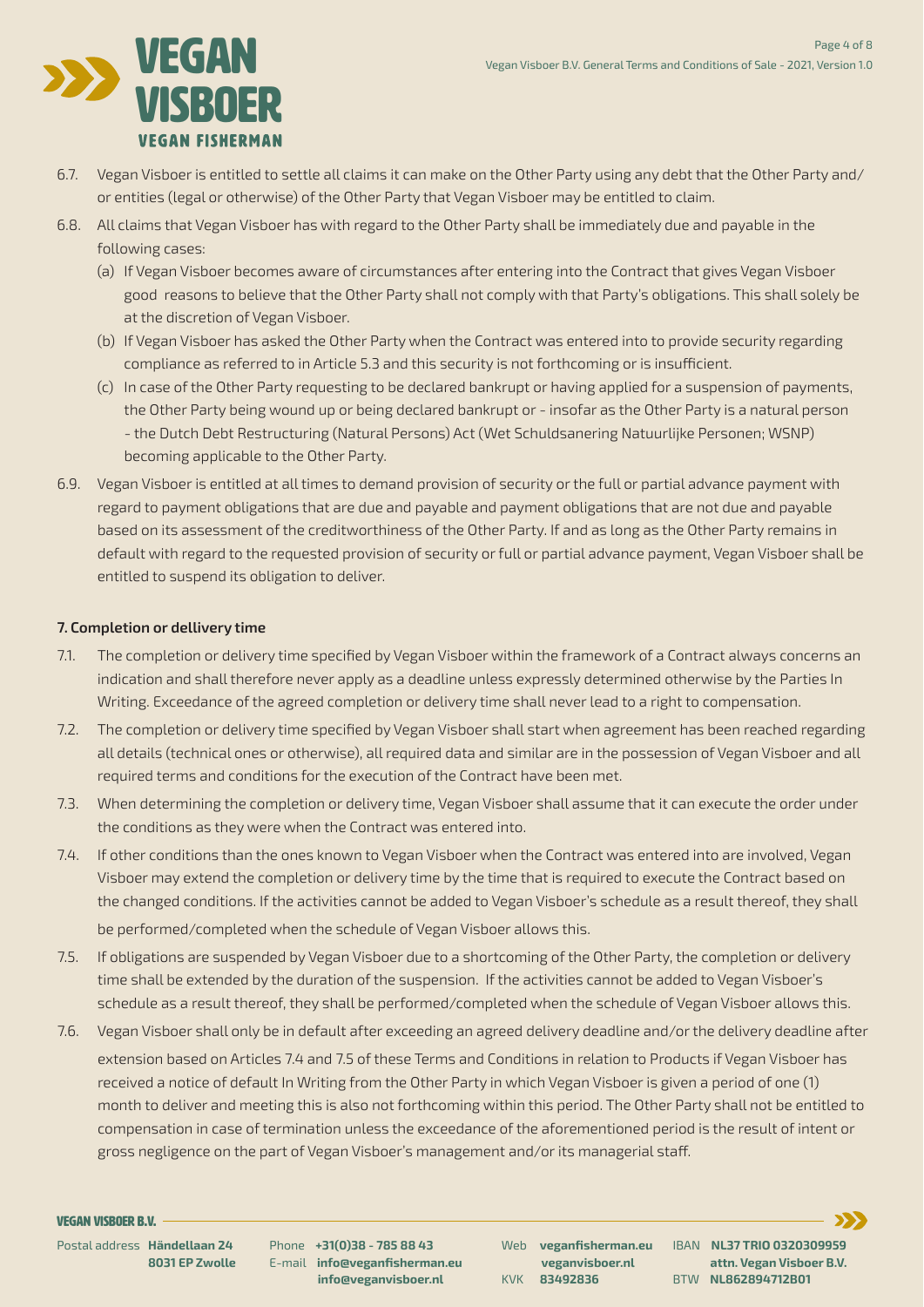

### **8. Delivery method**

- 8.1. The risk for the Products to be delivered to the Other Party shall be transferred to the Other Party ex warehouse of Vegan Visboer and/orthe warehouse of a third party engaged by Vegan Visboer ('ex works', as included in the most recent version of the ICC's Incoterms rules) unless it is expressly agreed otherwise in the Contract. All Products shall always be transported at the risk of the Other Party. Unless the Other Party asks Vegan Visboer in a timely mannerto insure the Products during the shipment at the expense of the Other Party (and/or it is determined otherwise in the Contract), Products shall be transported uninsured by or on behalf of Vegan Visboer.
- 8.2. Unless expressly agreed otherwise by the Parties In Writing, export and import duties, clearance charges, taxes and possible other charges of the authorities linked to the transport and delivery of the Products by Vegan Visboer shall be at the expense of the Other Party regardless of their nature.
- 8.3. If Products are missing upon delivery, the Other Party must notify Vegan Visboer about this In Writing within five (5) working days. If this is notified after this period has elapsed, the missing Products shall not be credited to the Other Party nor will the Products be delivered at a later date to the Other Party free of charge.
- 8.4. Vegan Visboer shall have met its delivery obligation by making available the Products to the Other Party at the agreed time in its warehouse and/orthe warehouse of a third party engaged by Vegan Visboer. The signed delivery document and/or related attachments of the carrier by or on behalf of the Other Party supplies/supply full proof of the delivery by Vegan Visboer of the Products specified in the delivery document and/or related attachments.

# **9. Retention oftitle and right of pledge**

- 9.1. All delivered Products shall continue to be the sole property of Vegan Visboer until the Other Party has met all obligations that arise or are related to a Contract or Contracts including claims in relation to a penalty, interest and costs. Until that moment, the Other Party must keep the Products delivered by Vegan Visboer separate from other items, must clearly identify them as "the property of Vegan Visboer", must insure them properly and must keep them thus insured.
- 9.2. If the Other Party to which the delivery of the Products is being made is in another territory than the Netherlands, a retention of title as referred to in Article 9.1 shall apply with regard to the relevant Products if and when they are on the territory of the relevant country based on the law of the relevant country in addition to the retention of title specified in Article 9.1 governed by Dutch law provided that, in relation to the Contract, Dutch law shall apply exclusively in relation to the remainder as specified in Article 18.
- 9.3. As long as a retention of title is vested on the delivered Products, the Other Party may not encumber or dispose of them outside the Other Party's normal business operations.
- 9.4. Once Vegan Visboer has retracted its retention of title, it may fetch back the delivered Products. The Other Party shall allow Vegan Visboerto enterthe location where the Products are located.
- 9.5. If Vegan Visboer cannot invoke its retention of title because the delivered Products have been mixed, deformed or

10.1. The delivered Products shall, in any case, be subjected to an acceptance test by the Other Party within a reasonable period (that shall not be longerthan twenty-four (24) hours after completion or delivery) afterthe execution of the obligations from the Contract by Vegan Visboer. If the Other Party has not reported deficiencies within the

 checked, the Other Party must pledge or encumber with a mortgage the newly formed items to Vegan Visboer.

### **10. Acceptance and guarantee**

Page 5 of 8

Vegan Visboer B.V. General Terms and Conditions of Sale - 2021, Version 1.0

Postal address **Händellaan 24 8031 EP Zwolle**

Phone **+31(0)38 - 785 88 43** E-mail **info@veganfisherman.eu info@veganvisboer.nl**

Web **veganfisherman.eu veganvisboer.nl** KVK **83492836**

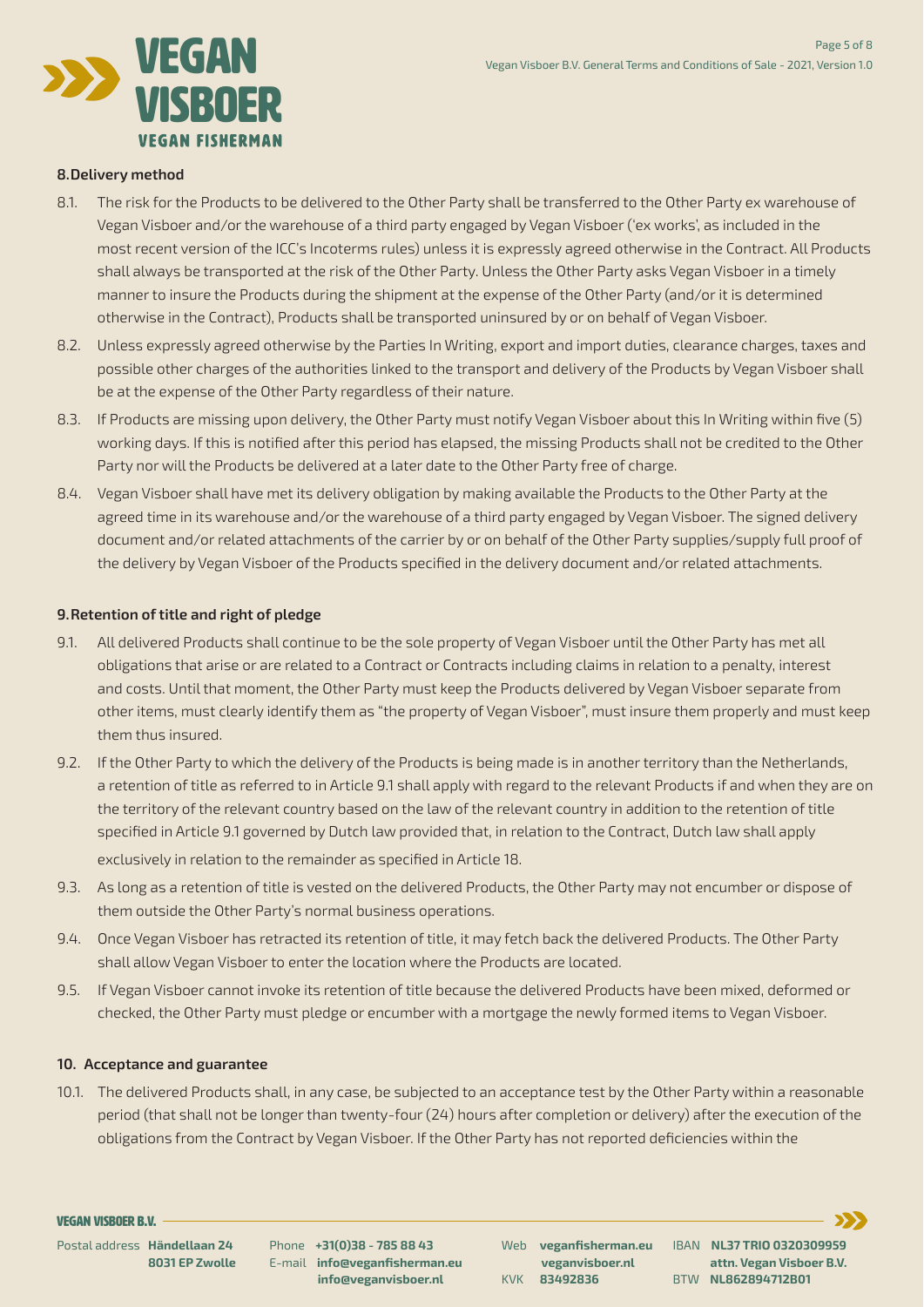

 aforementioned reasonable period after completion or delivery In Writing to Vegan Visboer, it shall be assumed that the delivered Products have been accepted by the Other Party and meet the requirement and services laid down in the Contract.

- 10.2. Other deficiencies that could not be seen upon completion or delivery in relation to the delivered Products must be reported within twenty-four (24) hours to Vegan Visboer after discovery and/or afterthey could have been discovered in all reasonableness In Writing and while providing reasons. Should this not be forthcoming, it shall be deemed that the delivered Products have been accepted by the Other Party and that they meet the requirements
	- and services laid down in the Contract.
- 10.3. Complaints of any nature with regard to the execution by Vegan Visboer of any Contract shall not suspend the payment obligation of the Other Party and can only be made known to Vegan Visboer In Writing.
- 10.4. No obligation whatsoever is vested on Vegan Visboer in relation to a submitted claim if the Other Party has not met allthe Other Party's obligations towards Vegan Visboer (financial or otherwise) on time and completely.
- 10.5. A claim regarding Products delivered by Vegan Visboer cannot influence previously delivered or to be delivered Products not even if these Products to be delivered have been or shall be delivered in the execution of the same Contract.
- 10.6. No guarantee shall be issued to the Other Party on Products delivered by Vegan Visboer unless agreed otherwise In Writing.

- 11.1. Legal actions and other powers of the Other Party of whatever nature in relation to Vegan Visboer with regard to the delivered Products shall no longer apply after twelve (12) months after the date on which the Other Party became aware or could have become aware in all reasonableness of the existence of these rights and powers, but no claim In Writing has been submitted to Vegan Visboer in that respect before this period has elapsed.
- 11.2. If the Other Party has submitted a claim In Writing to Vegan Visboer within the period specified in Article 11.1 in relation to Products that Vegan Visboer has delivered, any legal action shall no longer apply regarding this of the Other Party. This shall also apply if Vegan Visboer has been involved in a law-related manner within a period of four (4) months after receiving the relevant claim at the competent court based on Article 18 of the Terms and Conditions.

### **11. Due dates**

- 12.1. If the Other Party does not comply either in full or partially with an obligation or any of the Other Party's obligations by virtue of the Contract, the Other Party shall be in default by operation of law and Vegan Visboer has the right to unilaterally fully or partially terminate the Contract without any notice of default or judicial intervention being required by means of a notice In Writing to the Other Party and/or suspend its obligations by virtue of the Contract without Vegan Visboer being obliged to pay any compensation and without impairment of the rights that Vegan Visboer is entitled to, which shall include the right to full compensation. All claims that Vegan Visboer may have or may acquire in relation to the Other Party in these cases shall be due and payable immediately and in full.
- 12.2. In case of bankruptcy, suspension of payments, closing down, shutdown, being wound up or being taken over or any situation that may be compared therewith of the company of the Other Party or if the Other Party discontinues its company or if a considerable part of the capital or assets of the Other Party have been seized or if the Other Party should no longer be considered to be able to comply with the obligations from the Contract, the Other Party shall be

# **12. Termination**

Page 6 of 8

Vegan Visboer B.V. General Terms and Conditions of Sale - 2021, Version 1.0

Postal address **Händellaan 24 8031 EP Zwolle**

Phone **+31(0)38 - 785 88 43** E-mail **info@veganfisherman.eu info@veganvisboer.nl**

Web **veganfisherman.eu veganvisboer.nl** KVK **83492836**

IBAN **NL37 TRIO 0320309959 attn. Vegan Visboer B.V.** BTW **NL862894712B01**

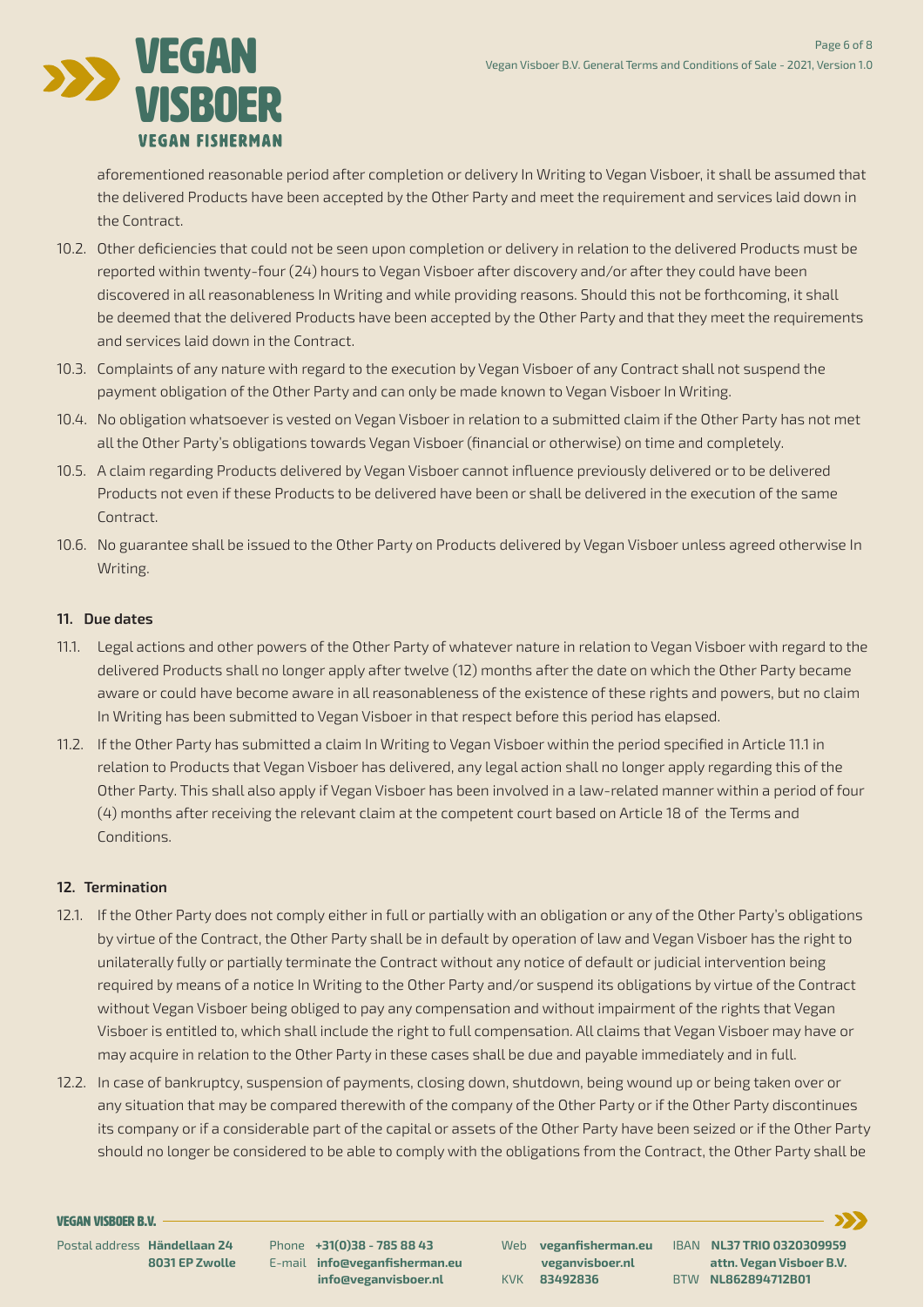

 in default by operation of law and Vegan Visboer shall have the right to unilaterally fully or partially terminate the Contract without any notice of default or judicial intervention being required by means of a notice In Writing without Vegan Visboer being obliged to pay any compensation and without impairment of the rights that Vegan Visboer is entitled to, which shall include the right to full compensation.

### **13. Liability and insurance**

13.1. Vegan Visboer shall only be liable for damages or losses that the Other Party suffers and that are the result of a

 shortcoming in complying with the Contract attributable to Vegan Visboer. However, only those damages or losses shall be compensated regarding which Vegan Visboer is insured and only up to the amount that the insurance company pays in relation to the relevant case.

- 13.2. The following shall not be eligible for payment:
	- (a) Financial losses such as, but not limited to, consequential losses, losses due to delays and loss of profits;
	- (b) Damages and losses due to the actions or omissions of the Other Party or third parties contrary to the instructions issued by Vegan Visboer and/or contrary to the Contract and the Terms and Conditions;
	- (c) Damages and losses as a direct consequence of incorrect, incomplete and/orfaulty information issued by or on behalf of the Other Party to Vegan Visboer.
- 13.3. If:
	- (a) It is not possible or it is not possible based on reasonable conditions for Vegan Visboer to take out insurances as referred to in paragraph 1 at the time of entering into the Contract or to subsequently extend it based on reasonable conditions;
	- (b) The insurance company does not make a payment for the relevant damages or losses; or

13.4. The Other Party shall indemnify Vegan Visboer for all claims of third party due to damages or losses that have occurred due or in relation to the Products delivered by Vegan Visboer.

- 14.1. Force majeure is deemed to mean a shortcoming in the compliance with the Contract attributed to Vegan Visboer.
- 14.2. In any case, force majeure as referred to in Article 14.1 is deemed to mean although not exclusively a shortcoming as a result of (a) problems in relation to and/or serious disruptions to the production process at suppliers including utility companies, (b) the non-delivery of essential materials by third parties, (c) intent or gross negligence of auxiliary persons, (d) strikes, (e) excessive sickness absence by staff, (f) fire, (g) exceptional weather conditions (such as floods), (h) government measures (on a national and international level) including import and export prohibitions and barriers, (i) war, mobilisation, disturbances, riots, states of siege, (j) sabotage, (k) traffic

 (c) The relevant damages or losses are not covered by the insurance.

14.3. Should force majeure occur, Vegan Visboer has the option to suspend the Contract until the force majeure situation has ended orterminate the Contract in full or in part after having initially chosen to suspend it or not. The Other Party shall not be entitled to any compensation in either case. If the period in which compliance with the obligations is impossible by Vegan Visboer is longerthan thirty (30) days, the Other Party is also authorised to terminate the Contract partially (forthe future) provided that Vegan Visboer is entitled to send an invoice forthe already

 The payment forthe damages or losses shall be limited to the amount that Vegan Visboer has agreed upon forthe current Contract (excluding VAT) with the Other Party.

# **14. Force majeure**

 congestions, (l) machine breakdowns and/or (m) transport delays.

Page 7 of 8

Vegan Visboer B.V. General Terms and Conditions of Sale - 2021, Version 1.0

Postal address **Händellaan 24 8031 EP Zwolle** Phone **+31(0)38 - 785 88 43** E-mail **info@veganfisherman.eu info@veganvisboer.nl**

Web **veganfisherman.eu veganvisboer.nl** KVK **83492836** IBAN **NL37 TRIO 0320309959 attn. Vegan Visboer B.V.** BTW **NL862894712B01**